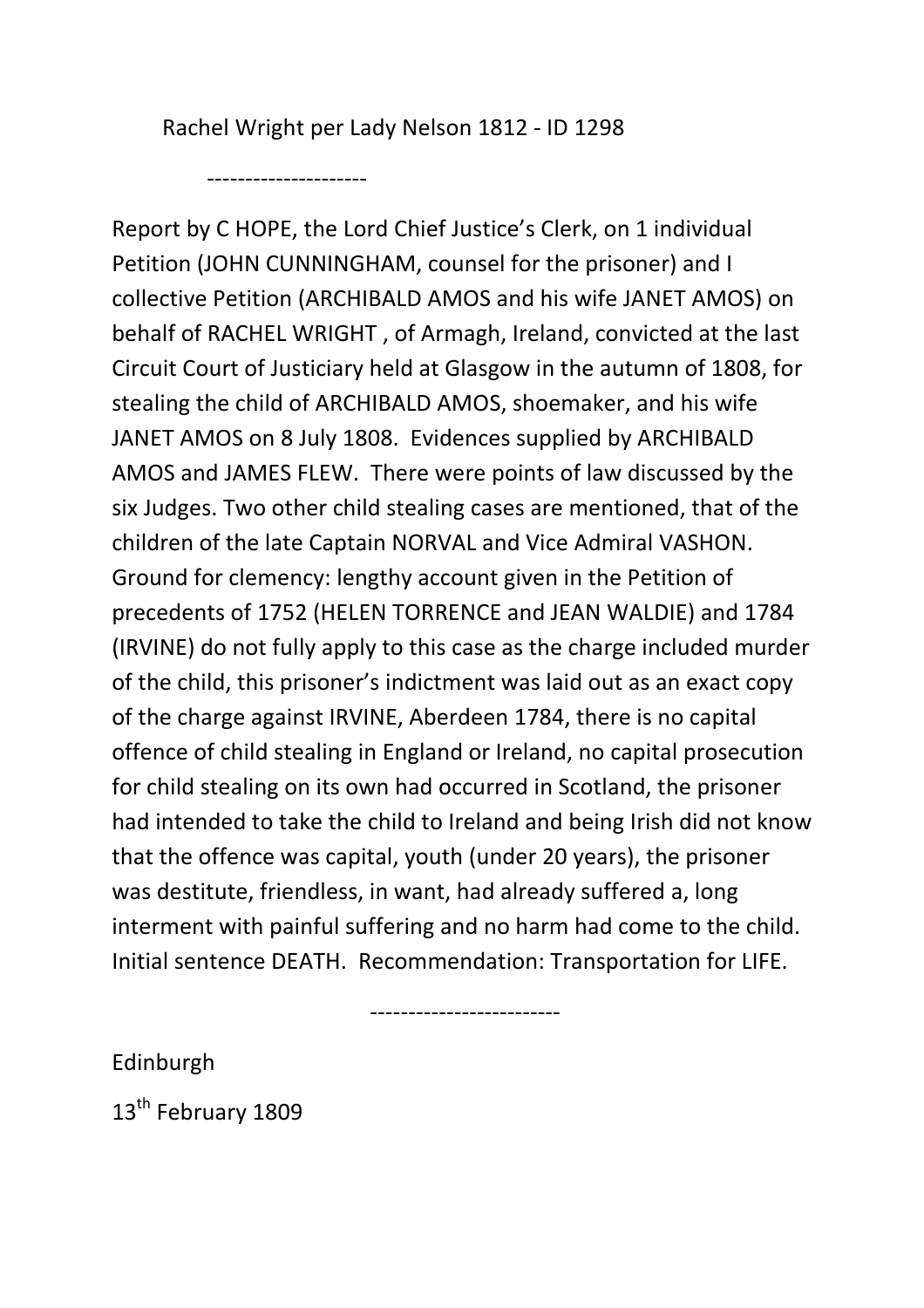## My Lord,

I have the honour to acknowledge the receipt of your Lordships letter of the 2<sup>nd</sup> inclosing a Petition for RACHEL WRIGHT, a prisoner under sentence of DEATH for child stealing, which I return. I also have the honour to enclose a petition to His Majesty of ARCHIBALD AMOS and his wife , the parents of the child stolen, in behalf of the prisoner. This petition was sent to me some days ago out of ignorance, instead of being transmitted to your Lordship; but I thought it better to keep it, until I could transmit it along with my report.

In obedience to your Lordships commands to repeat to you for His Majesty's information a state of the convicts case as the same appeared on the trial, together with mu opinion far she may be considered an object deserving the Royal mercy, I beg leave to state that the prisoner RACHEL WRIGHT was tried at the last autumn Circuit at Glasgow for child stealing before Lord CULLEN and HERMAND. The indictment was framed with just care, indeed the statement of the charge was copied  $[$  ] from that in the indictment against IRVINE tried at Aberdeen in 1784 before Lord HAILY and HENDERLAND, and approved of by those two learned and very accurate Judges and the Court here was unanimous that the indictment, by the Law of Scotland was well laid, as for "Theft, especially that species of it called child stealing"

The woman on her trial pleaded GUILTY and admitted the declaration she made before the Sheriff, when first apprehended, but arguably to a practice, which some time ago I stated to your Lordship was adopted by some of my brethren, the Prosecutor, His Majesty's Advocate, was still allowed to bring evidence of the woman's guilt. Accordingly from notes furnished to me by Lord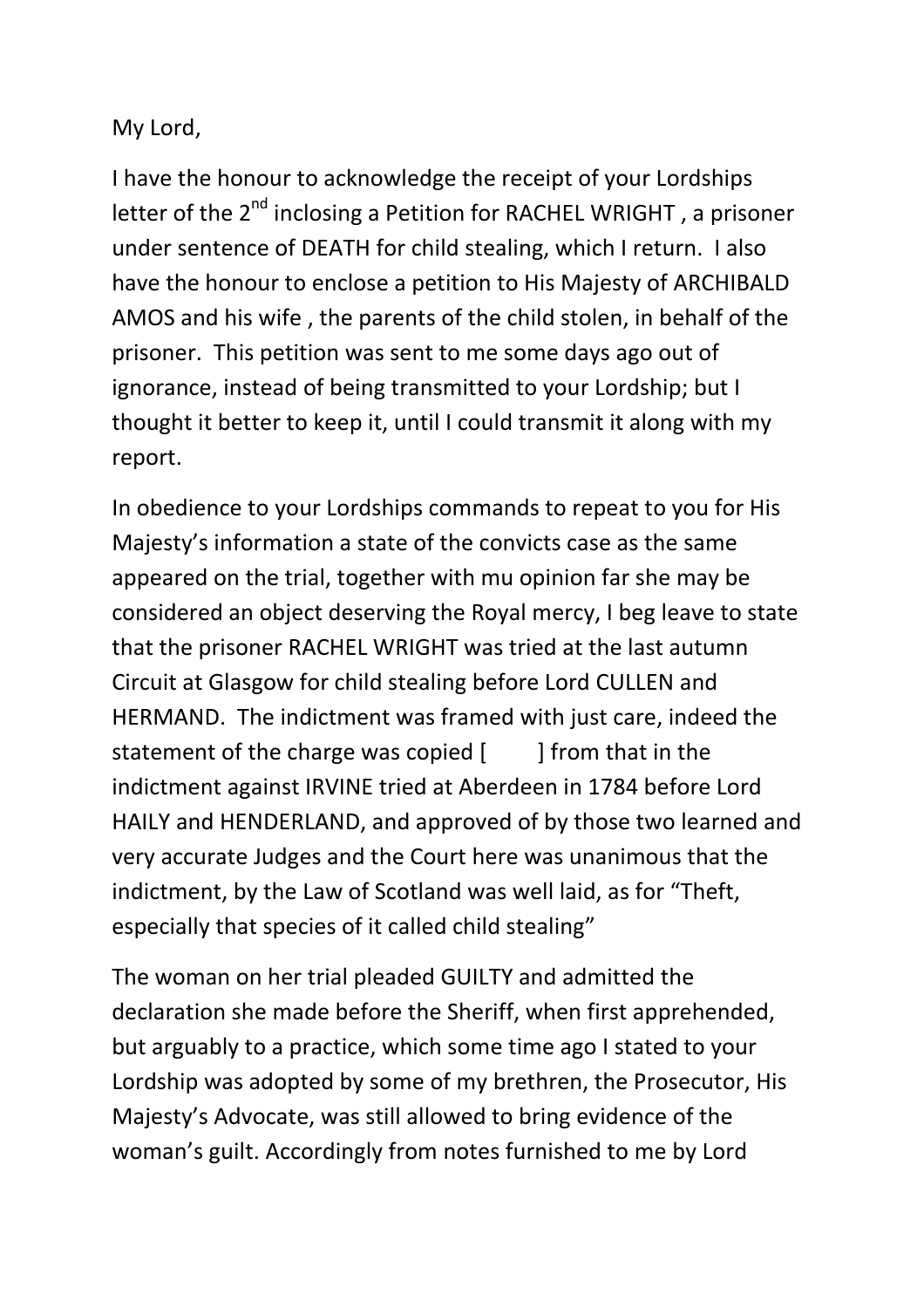HERMAND, I find, that it was proved by the father of the child, that he missed her about 8 o'clock PM on the  $8<sup>th</sup>$  July last – that he caused a proclamation to be made for her thro' the streets of Glasgow without success – that next day, he learned from two stranger women, that they had met a woman with a child answering the description at Kilmarnock. That he accordingly set out for Kilmarnock, but the woman was gone, but a Mr Wilson there told him that a woman with such a child had taken the road to Ayr.

That he accordingly went forward to Ayr, where he learned that the woman had gone towards Prestwick. That when he came to the Turnpike at Prestwick, he found that the prisoner had been apprehended by two [Colliers], on suspicion that the child was not her own.

That the prisoner immediately confessed her GUILT to him.

JAMES FLEW, deposed that he was present when the woman was seized by the Colliers, that words arising, he and some others went forward and took the child from the woman, whom he identified to be the prisoner. That soon afterwards Mr AMOS came up and claimed the child, which instantly clasped him around the neck, and would not go back to the prisoner. In short of the guilt of the prisoner there cannot bne a doubt and accordingly the Jury returned a unanimous verdict – but when the Court was to about pronounce sentence, the Counsel for the prisoner moved an Arrest of Judgement on two grounds:

1: That the indictment was not well laid out for theft

2: That as it were, the stealing of a child did not amount to a Capital Crime.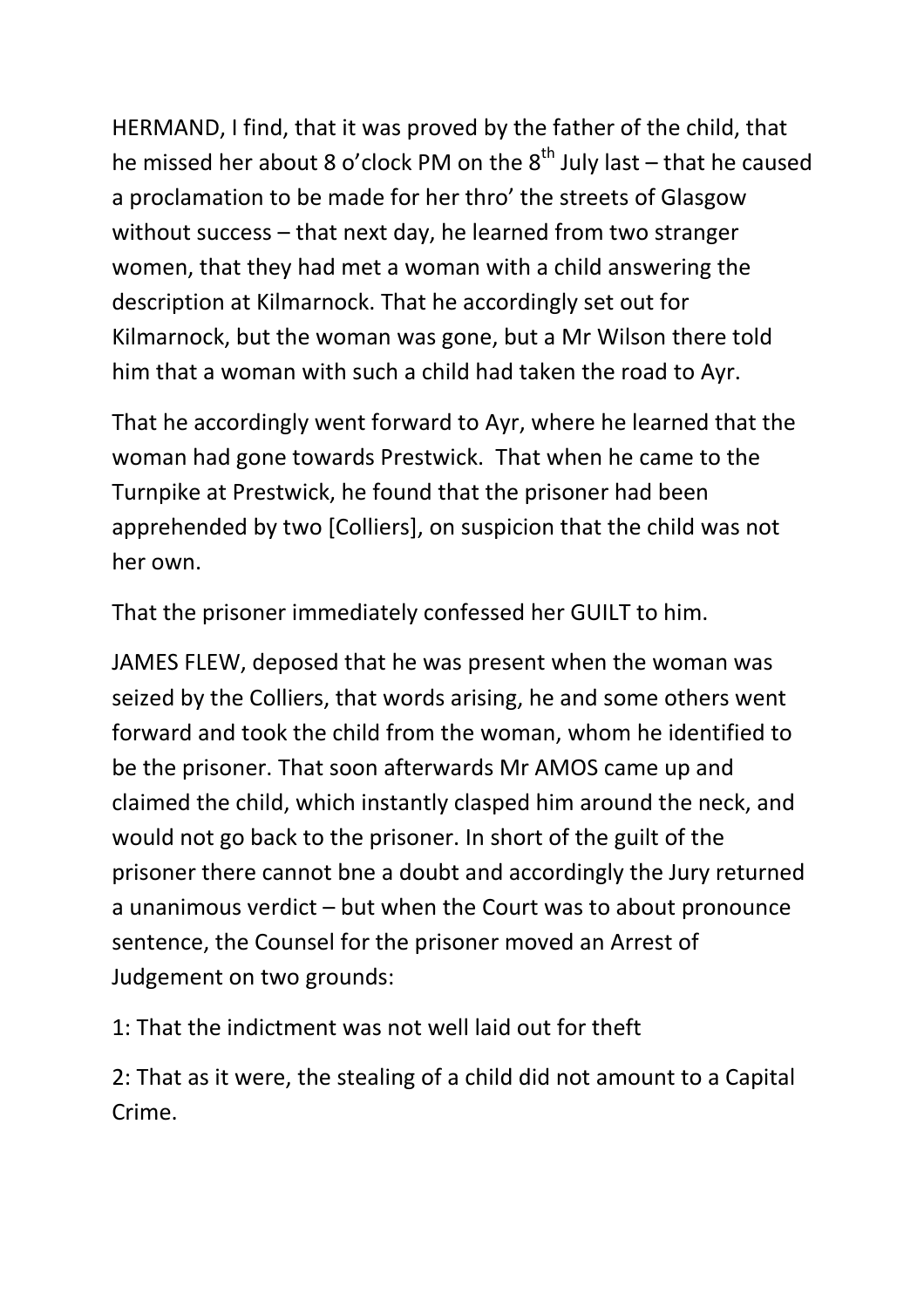Lords CULLEN and HARMAND had no doubt on the case – but the Counsel for the prisoner (who was a very young Lawyer) requesting very strongly that he would report the case to the High Court of Justiciary at Edinburgh in order that he might have more time and assistance to argue his objections, their Lordships indulged him, and certified the case accordingly.

The case was argued before the High Court at Edinburgh, all the six Judges being present, on the 23<sup>rd</sup> November last, and very great learning and ingenuity was displayed by the prisoners Counsel Messrs JEFFERY and CUNNINGHAM

As the doubt had been started the Court, willing to give every solemnity to its decision in order that the point might be set out [rest] for ever, ordered the argument to be printed in the form of a Memorial.

This was accordingly done – and on the  $25<sup>th</sup>$  January the Court met to determine the case – all the six Judges delivered their opinions at great length, and the result was an unanimous Judgement on both objections:

1: That the indictment was well laid.

2: That by the Common Law of Scotland the Crime of child stealing is Capital.

I presume your Lordship does not except that I should go into a detail of the reasons on which the Court proceeded, for that would lead into a very wide field.

Holding therefore the prisoner to be justly convicted and condemned, it remains to consider, whether she is to be considered as an object deserving the Royal Clemency.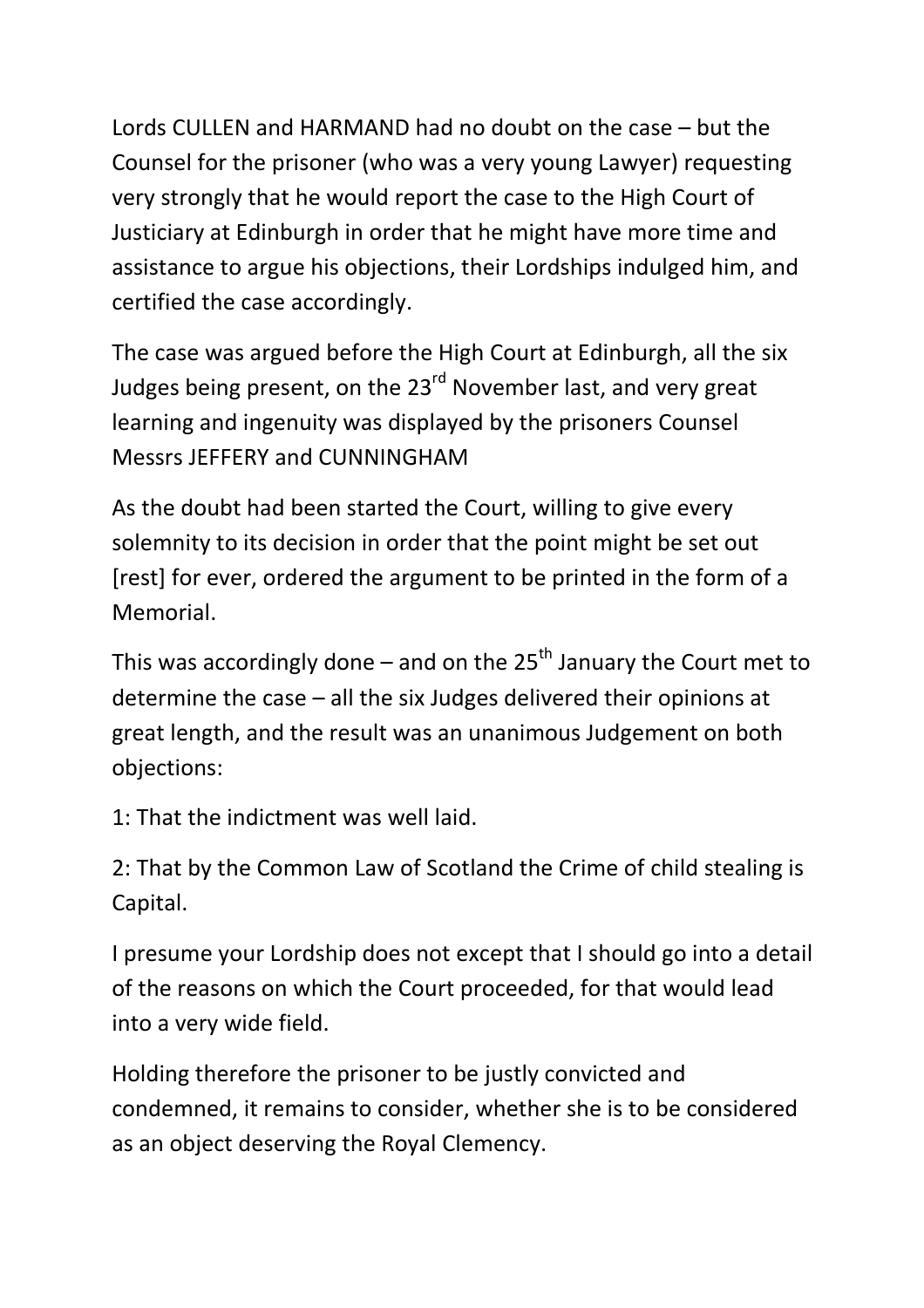In reference to the circumstances of her case, as far as known, it seems very clear that she is not a deserving object – what her motive or object was in stealing the child does not appear, nor has she told it, as far as I know – but one thing is clear, that she intended to carry it over to Ireland, of which she is a native, and if she had got a few hours more start of the father, the child would probably have been lost to its parents for ever.

Neither does any reason for mercy seem to arise out of the nature of the crime, for one more [ ] it is impossible to conceive and, altho' it be true, as stated in the Petition for the prisoner, that there has been but few convictions for this crime, yet I have reason to believe that it is more frequently committed that is common believe.

Two other instances of it occurred in Edinburgh within these few years. The one child of the late Captain NORVAL , and now a ward of mine, the other a child of a servant of Vice Admiral VASHON , lately commanding on this station  $-$  in both cases, the children were fortunately secured, tho' not for some time , and in both cases, owing to the stupidity of the people who detected the thieves (both woman also) they were allowed to escape.

I appears to me therefore that the application for mercy, in this case, can rest on nothing, but the youth of the prisoner, and her presumed ignorance, as a foreigner, of the extent of the punishment, she was incurring by the perpietation of the crime, for I believe by the Law of England and Ireland, child stealing is not capital – this certainly is not a legitimate ground for pardon, tho' it is a feasible one – and when joined to the very earnest Petition of the parents, I think it may be listened to, especially if the pardon be is conceived as not  $\lceil$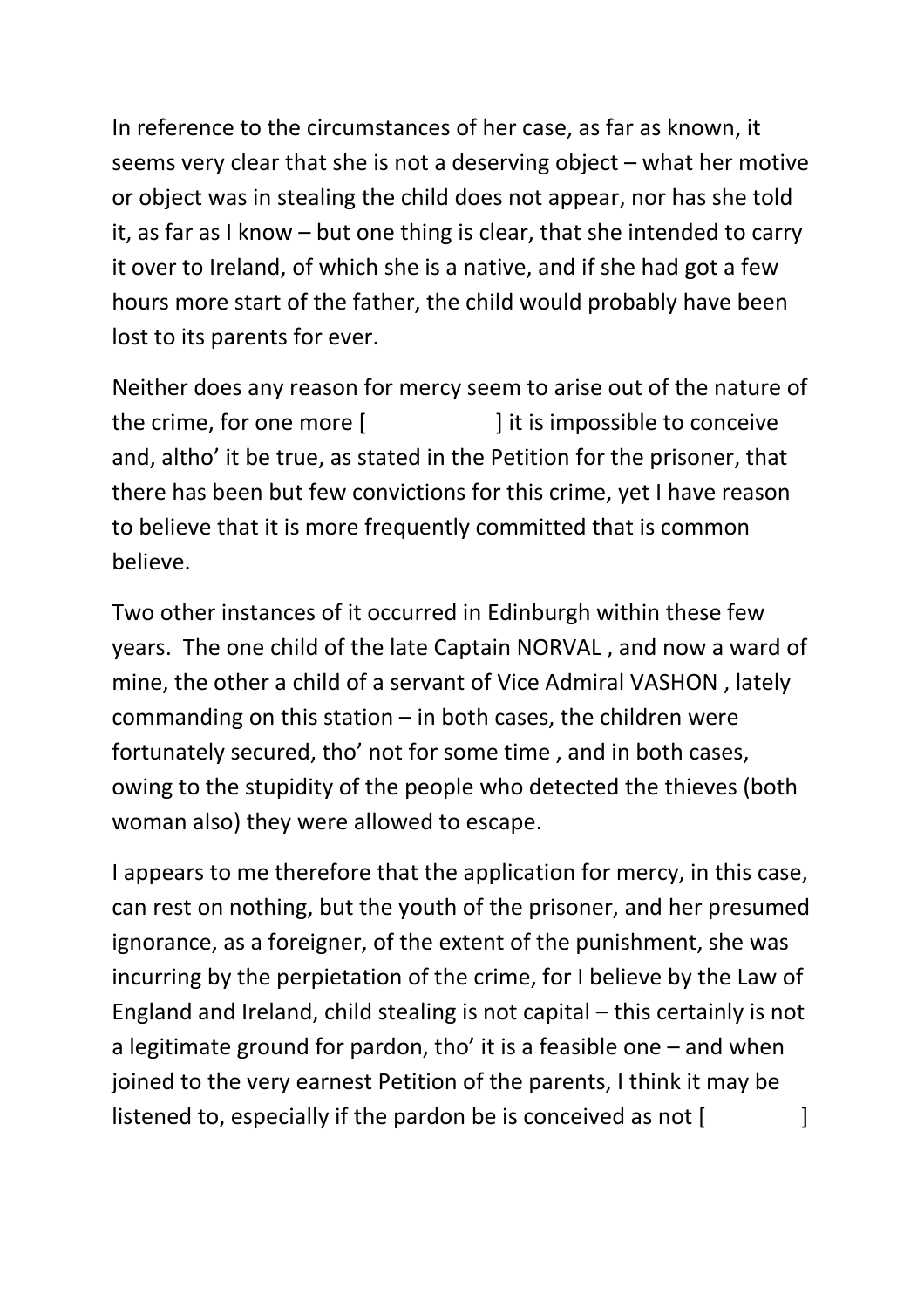a doubt on the legality of the sentence, but to save the Law entire to be executed against any more  $\begin{bmatrix} 1 & 1 \end{bmatrix}$  offender in the future.

If therefore your Lordship view the case in the same light, I am of opinion that you may advise His Majesty graciously to extend his Royal Mercy to the prisoner, under consideration of being transported for life, and with reference to the object above suggested, I would beg leave to suggest, that the pardon should be made to proceed on the earnest supplication of the parents of the child, and other circumstances of the case, which induce His Majesty to mitigate the sentence of the Law – and that the pardon, conceived in proper terms to the above effect, should then be transmitted to me, instead of going directly to the Magistrates of Edinburgh.

I will then order the woman to be brought before the Court, to plead her pardon in due form, by which means the pardon will make a part of the records, and then it will be seen from the terms of it, that it does not proceed on any doubts as to the legality of the sentence, for in this very case, the Counsel for the prisoner lent their whole force shake the authority of the Judgement in the case of IRVINE in 1784 on the grounds of the subsequent pardon, which however some of the Court knew had proceed on a very strong recommendation of the Jury, founded on what appeared in evidence, that the child had been well treated by the woman while in her possession and appeared to be fond of her.

I have the honour to be with great respect

My Lord

Your Lordships most obedient and humble servant

C Hope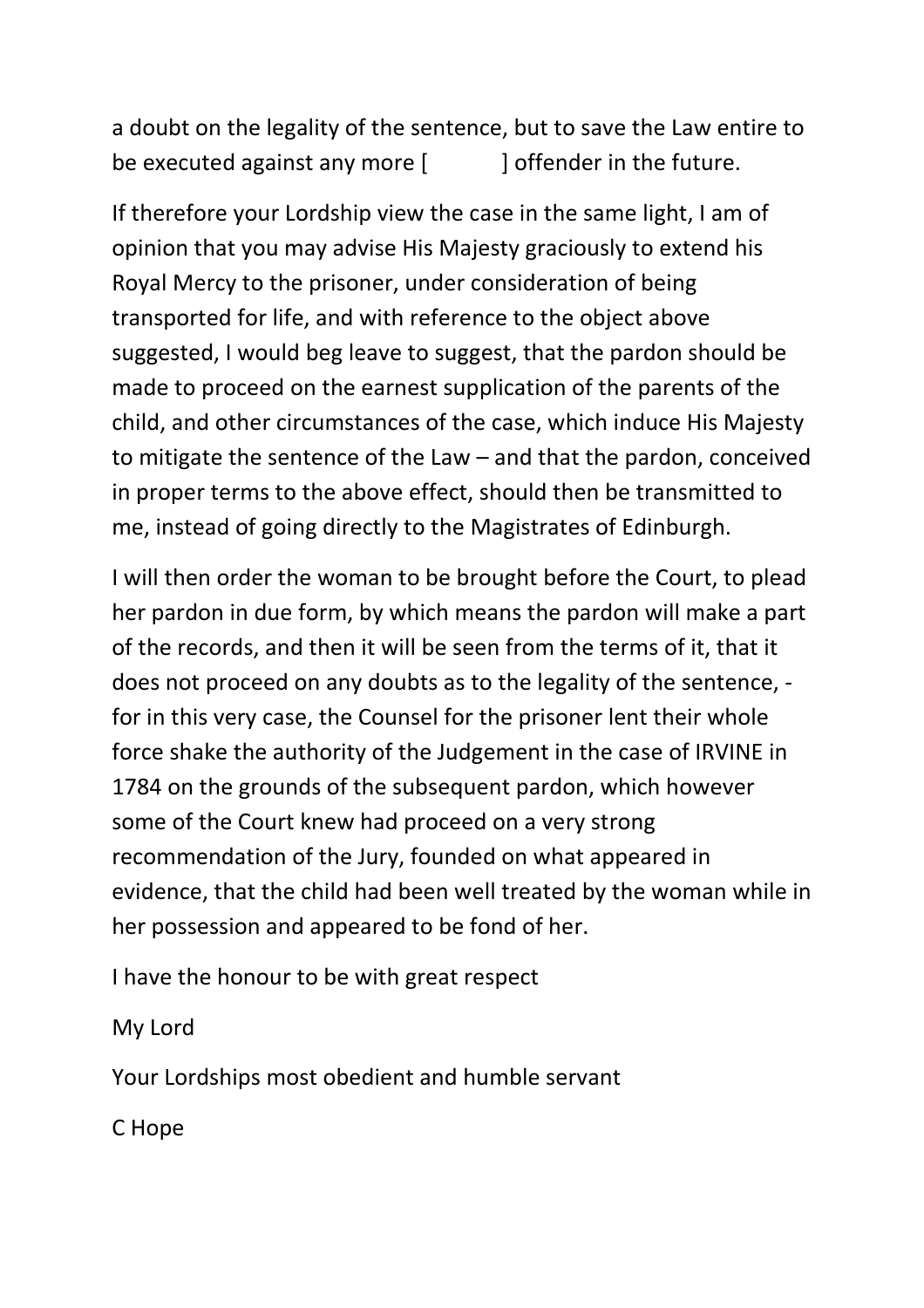Unto the Kings Most Excellent Majesty

The Petition of RACHEL WRIGHT of the County of Armagh in Ireland presently under sentence of DEATH in the Tollbooth of Edinburgh.

------------------------------

## Humbly Sheweth

That your Majesty's unhappy Petitioner was tried and convicted at the last Circuit Court of Justiciary held at Glasgow, of stealing the child of ARCHIBALD AMOS – a shoemaker there.

But GUILTY as the Petitioner was, she nod not either in the commission of the offence, or in her subsequent conduct exhibit the artifices of a hackneyed or hardened offender. Upon her first apprehension two days after the crime was committed, she at once acknowledged her GUILT and afterwards in her trial she repeated her confession publicly before the Court and the Jury. Even after the prisoners conviction however, a most important discussion arose, respecting the extent of the punishment annexed by Law to the crime of which the Petitioner had been found GUILTY. The record bears that the Learned Judges on the Circuit, before whom your Majesty's Petitioner was tried " considered that the case in question has very really occurred in the County and requires the most deliberation and attention of the High Court of Justiciary"

Before prelimianary sentence, therefore, they ordered the  $\begin{bmatrix} 1 \end{bmatrix}$ procedure on the verdict to take place before the High Court of Justiciary at Edinburgh in order that the opinion of the whole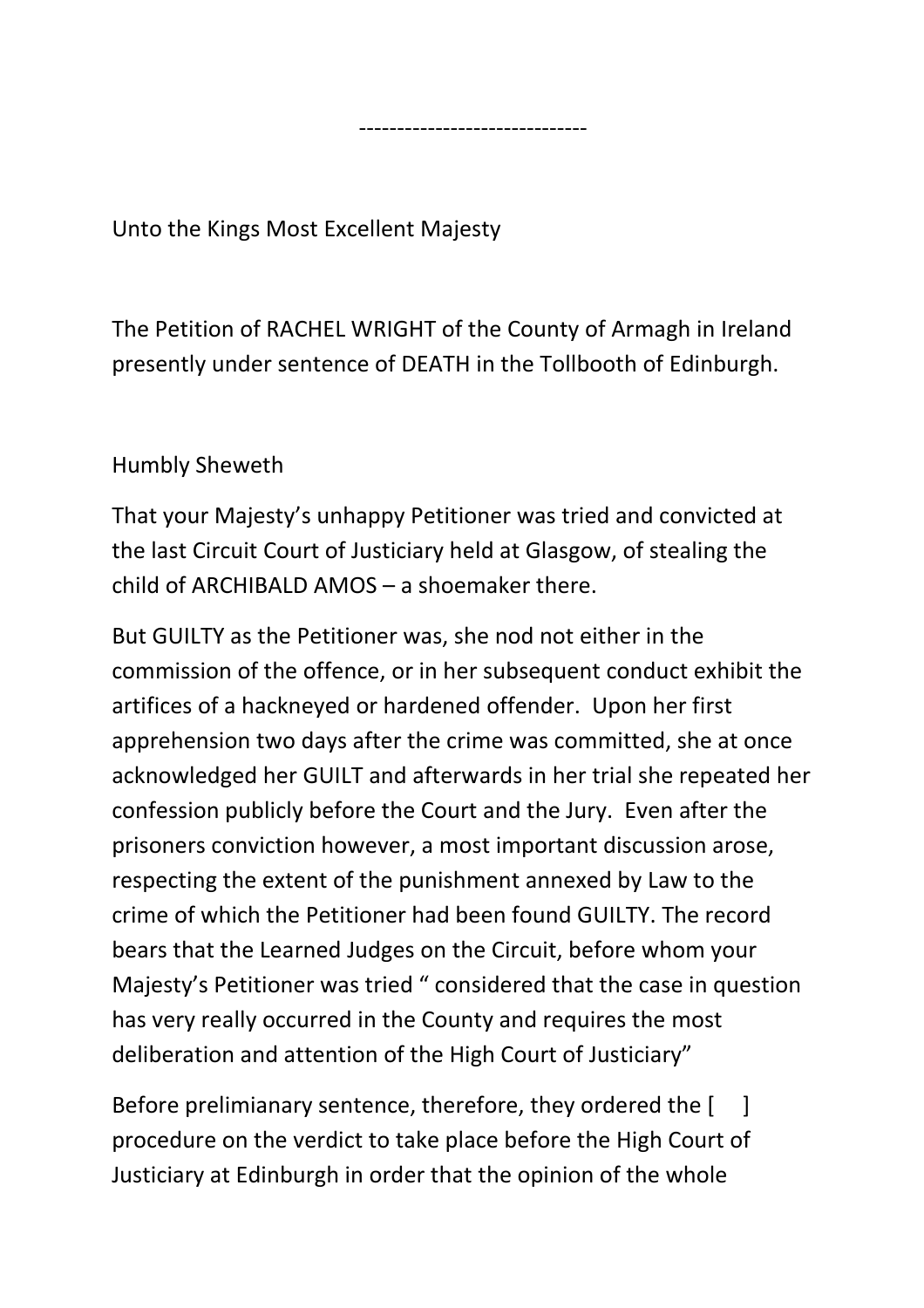Supreme Judges collectively might be received to ascertain the award of the Law on the prisoners offence.

The extent of the punishment which the Law authorized on the case of your Majesty's Petitioner, therefore was argued at great length before the High Court of Justiciary at Edinburgh and the point was discussed by the Learned Judges with all the anxiety, deliberation and research with the high importance of their decision both th the prisoner and to the Law suggested.

In the investigation which took place on this occasion it was ascertained that there was no statute or positive Law in Scotland declaring the crime of child stealing to be a Capital offence.

It was discovered that there were many instances on the Records of the High Court of Trials for forcibly carrying away and kidnapping men, and even for sending men abroad and selling them in the Colonies; but in some of those instances were the prisoners [  $\qquad$  ]

[  $\blacksquare$  ] they were invariably punished by imprisonment, fine or corporal pains.

In particular there were no instances on the records of the High Court collectively assembled of any Capital conviction for child stealing alone, and there were only two presidents of any description which could be referred to for authority in the present case.

The first of these occurred in 1752 HELEN TERRENCE and JEAN WALDIE were then indicted alternately for the murder of a child of tender years, or at least of stealing the child, from his parents and selling his body dead, to a student of anatomy for dissection, in the course of a few hours afterwards on the same day. The Jury on that case, convicted the prisoners upon the latter charge, in the indictment, and they received sentence of DEATH, and were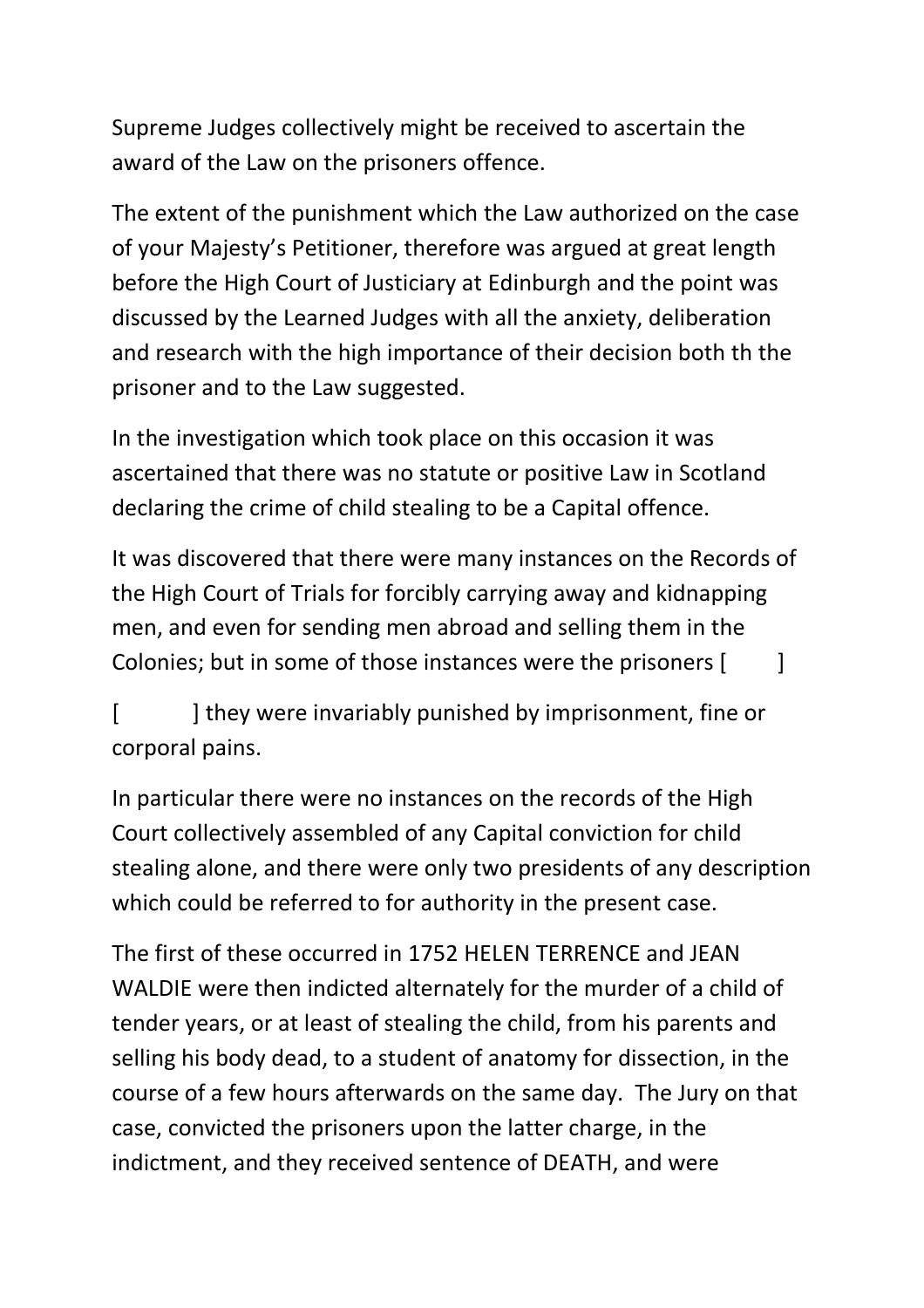executed. But this was not a convection, on a charge of child stealing alone; the sale of the dead was specifically charged as an aggravation , and even the Counsel for the prosecution in the trail, by a pledding on record, argued that the stealing the child when alive, when disjoined from the selling it when dead, might NOT be capital, YET WHEN TAKEN TOGETHER, they might undoubtedly be relevant to infer a capital punishment. So that it appears questionably how far this was a precedent establishing a capital punishment for child stealing, as a separate and single offence.

The only other instance in which this offence was capitally prosecuted occurred not before the High Court of Justiciary collectively assembled, but before the Circuit Court of Justiciary held at Aberdeen in 1784. In that Circuit an unhappy woman was certainly condemned upon conviction of a charge precisely similar to that of which your Majesty's Petitioners was found guilty; and also the prisoner on that occasion afterwards received you Majesty's most gracious pardon, the authority of this single decision if sanctioned by the Court, was most certainly fatal to the prisoner; but it was argued on her part that his was only a single precedent – that it was contrary in its result to many previous cases on record, and could not be [ ] received by the High Court as conclusive evidence of the Law, in so far as it was only a recent case, and the opinion of THE WHOLE COURT at that period, had neither been required nor taken respecting the extant of the punishment.

The High Court however, lately assembled at Edinburgh on finally determing the Petitioners case, unanimously favour that they were constrained to pronounce a capital sentence on the Petitioner. Their Lordships held the two precedents which have been now laid before your Majesty to be now [ ] upon them, which some of their Lordships of the highest authority held that according to the genues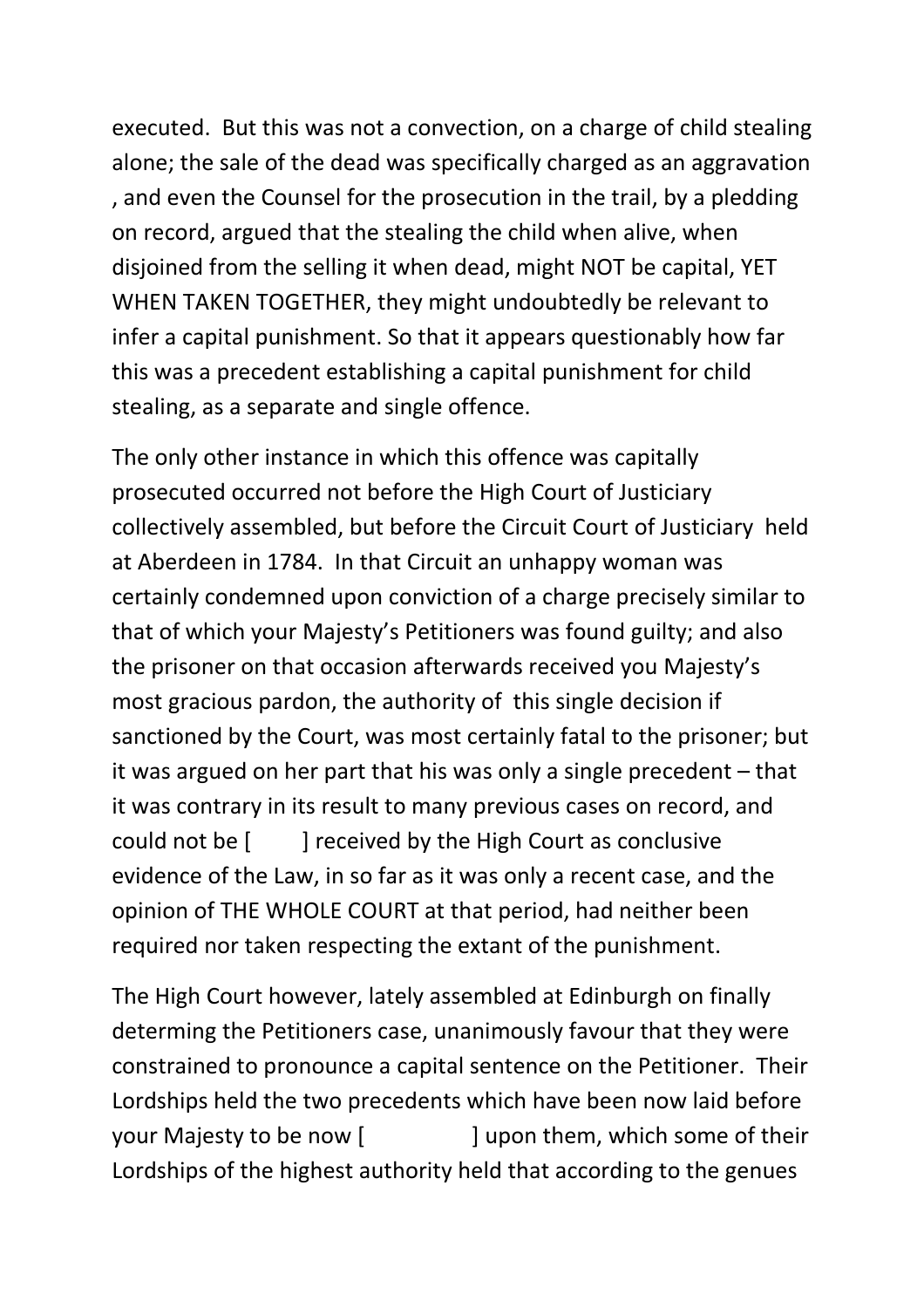and principles of the Criminal Law of Scotland, they would have been bound to inflict the highest punishment on the Petitioner, even without the dissection of any previous statute or precedent. Your Majesty's unhappy Petitioner therefore was condemned to be executed at Edinburgh on the  $8<sup>th</sup>$  day of March next.

With the most humble supplication therefore the Petitioner has been advised to lay the present application before your Majesty and to implore your Majesty for mercy.

Deeply impressed with the [ ] and atrocity of her offence the Petitioner does not approach your Majesty nor supplicate a remission of her awful sentence on any [  $\qquad$  ] that the punishment is disproportionally to the crime, but there are some peculiar circumstances in her case, which the Petitioner is humbly [ ] will be received in your Majesty's beneficent and paternal breast as alleviations of the Petitioners guilt.

Your Majesty's Petitioner is now a girl under twenty years of age; at the period when she was unhappily betrayed into the crime for which she has been condemned, she was in a part of the Empire far removed from her own home, deserted, friendless and in want. Your Majesty's Petitioner also did not add to her guilt by denying her offence – she never put the Prosecutor to any embarrassment in proving her charge, nor did she attempt to obstruct the course of public justice in her trial by maintaining any [ ] defence, but she at once and at all times, confessed her guilt, relying in that mercy from your Majesty which was never withheld from any of your subjects in her miserable situation but in [ ] of the most severe and [ ] necessily.

The Petitioner most humbly and anxiously waits that your Majesty will not in the present instance deem it necessary on grounds of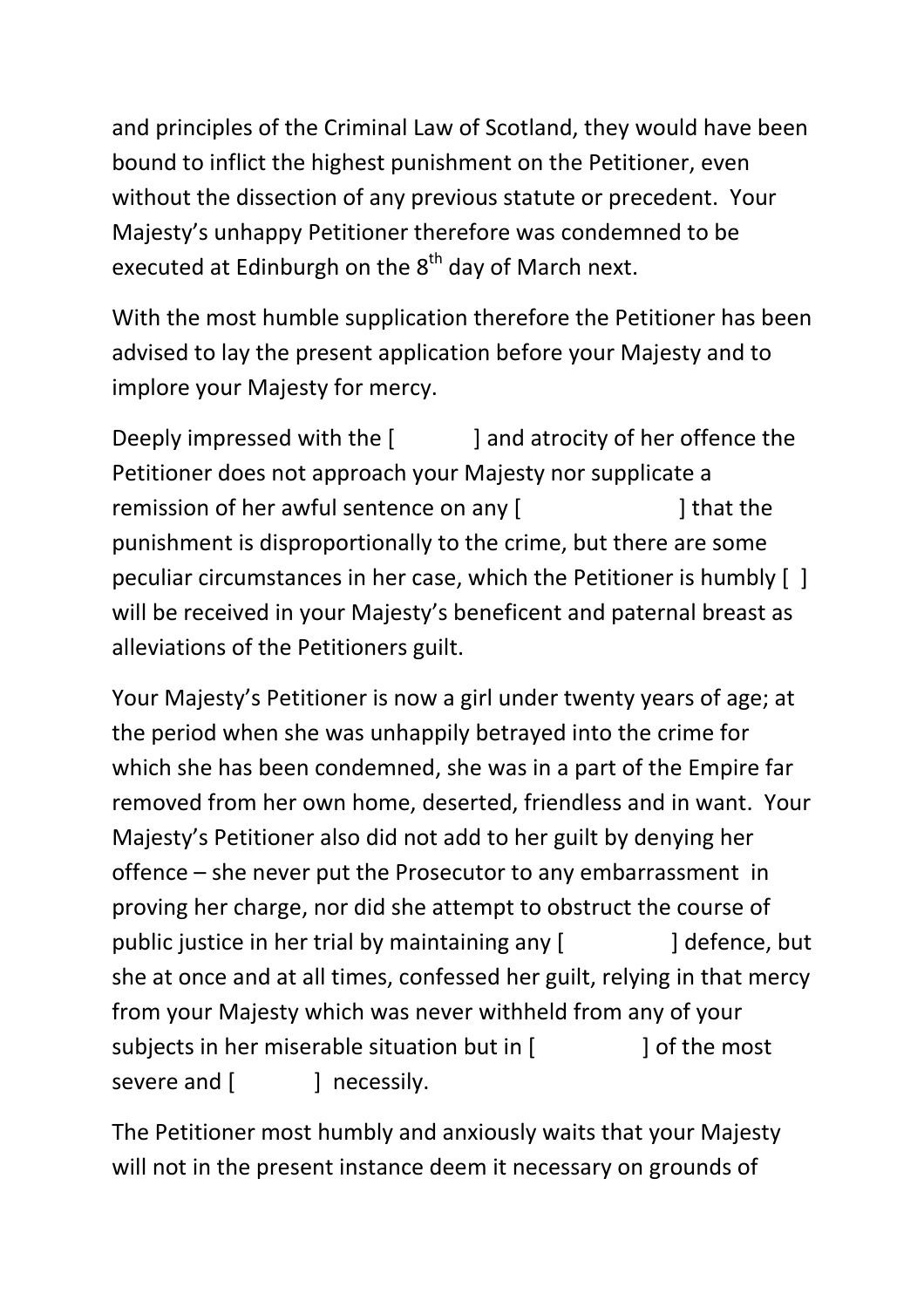public expediency to withhold from her the mercy which she supplicates.

From the statement which has now been laid before your Majesty it appears that during the two preceding sentences the Petitioners is the only the third instance in which the Supreme Criminal Court of Scotland had been called to try any charge of the same nature with that of which she has been convicted. The frequency of the crime does therefore [ ] call for the executing of the Petitioners awful sentence to deter the evil desp[ ] at present from the commission of such an offence.

For these reason alone, the Petitioner would have humbly hoped that your Majesty would have extended your most gracious clemency to her even had the extent of her punishment never been the subject of discussion or doubt, but when your Majesty farther takes into your Royal [ ] that the present is the first instance on record in which the High Court collectively assembled ever declared this crime , unconnected with any other charge or aggravation to be a capital offence, the petitioner feels humbly confident that your Majesty will graciously interpose and save tbe miserable convict from so dreadful a punishment, which was not before fixed by the most highest and most indisputable authority.

May it therefore please your Majesty to extend your most gracious pardon to the Petitioner for the offence for which she now lies under sentence of DEATH or to commute that sentence for such other punishment as to your Majesty may seem adequate and proper.

And your Majesty's Petitioner shall ever pray.

John Cunninghame